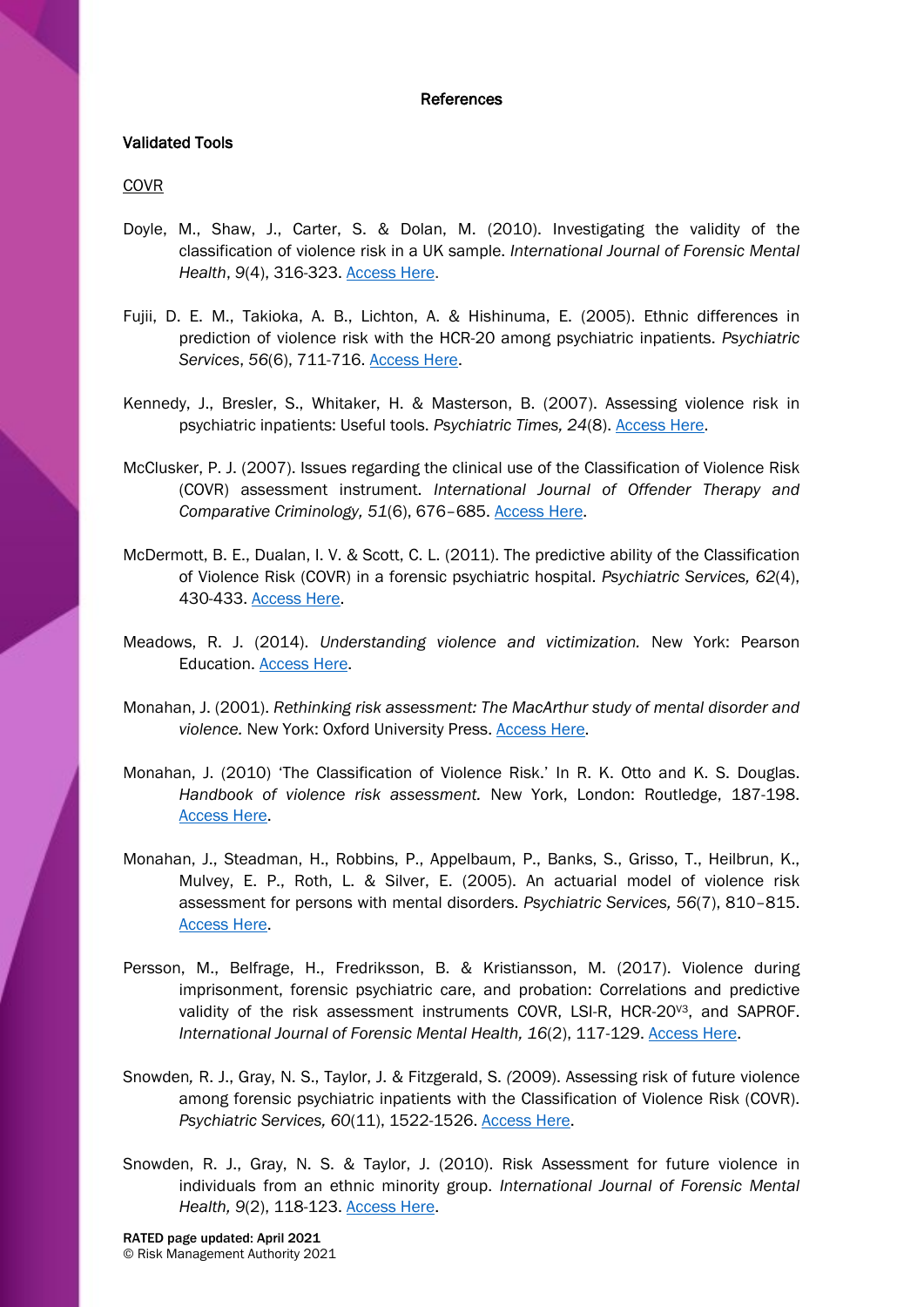Sturup, J., Kristiansson, M. & Lindqvist, P. (2011). Violent behaviour by general psychiatric patients in Sweden. *Ps*yc*hiatry Research, 188*(1), 161-165. [Access Here.](https://www.sciencedirect.com/science/article/pii/S0165178110007894?via%3Dihub)

## HCR-20

- Abbiati, M., Laix, J., Gasser, J. & Malin, V. (2014). Predicting physically violent misconduct in prison: A comparison of four risk assessment instruments. *Behavioral Science and the Law, 37*(1), 61-77. [Access Here.](https://onlinelibrary.wiley.com/doi/full/10.1002/bsl.2364)
- Arai, K., A. Takano, T. Nagata & N. Hirabayashi. (2016). Predictive accuracy of the Historical-Clinical-Risk-Management-20 for violence in the forensic psychiatric wards in Japan. *Criminal Behaviour and Mental Health, 27*(5), 1471-2857. [Access Here.](https://onlinelibrary.wiley.com/doi/abs/10.1002/cbm.2007)
- Campbell, M. A., French, S. & Gendreau, P. (2009). The prediction of violence in adult offenders: A meta-analytic comparison of instruments and methods of assessment. *Criminal Justice and Behavior, 36*(6), 567–590. [Access Here.](https://journals.sagepub.com/doi/10.1177/0093854809333610)
- Cawood, J. S. (2017). The inter-rater reliability and predictive validity of the HCR-20 V3 in common workplace environments. *Journal of Threat Assessment and Management, 4*(1), 1-11. [Access Here.](http://psycnet.apa.org/record/2016-59621-001)
- Coid, J., Yang, M., Ullrich, S., Zhang, T., Sizmur, S., Roberts, C., Farrington, D. P., & Rogers, R. D. (2009). Gender differences in structured risk assessment: Comparing the accuracy of five instruments. *Journal of Consulting and Clinical Psychology, 77*(2), 337-348. [Access Here.](http://psycnet.apa.org/record/2009-03774-014)
- de Vogel, V. & de Ruiter, C. (2005). The HCR-20 in personality disordered female offenders: A comparison with a matched sample of males. *Clinical Psychology & Psychotherapy, 12*(3), 226-240. [Access Here.](https://onlinelibrary.wiley.com/doi/abs/10.1002/cpp.452)
- de Vogel, V., de Vries Robbé, M., van Kalmthout, W. & Place, C. (2012). Risk assessment of violent women: Development of the "Female Additional Manual" (FAM) [article in Dutch].' *Tijdschrift voor Psychiatrie, 54*(4), 329 – 338. [Access Here.](http://www.tijdschriftvoorpsychiatrie.nl/en/issues/452/articles/9362)
- Dickens, G. L. & O'Shea, L. E. (2017). Use of the HCR-20 for violence risk assessment: Views of clinicians working in a secure inpatient mental health setting.' *The Journal of Forensic Practice, 19*(2), 130-138. [Access Here.](https://www.emeraldinsight.com/doi/abs/10.1108/JFP-08-2016-0039)
- Douglas, K. S., Webster, C. D., Hart, S. D. & Ogloff, J. R. P. (2001). *HCR-20 violence risk management guide.* Burnaby, Canada: Simon Fraser University. [Not accessible]
- Douglas, K. S. & Belfrage, H. (2014). Interrater reliability and concurrent validity of the HCR-20 Version 3.' *The International Journal of Forensic Mental Health, 13*(2), 130-139. [Access Here.](http://psycnet.apa.org/record/2014-21012-005)
- Douglas, K. S., Guy, L. S., Reeves, K. A.; & Weir, J. (2005). HCR-20 violence risk assessment scheme: Overview and annotated bibliography. *Systems and Psychosocial Advances Research Center Publications and Presentations,* 335. [Access Here.](https://escholarship.umassmed.edu/cgi/viewcontent.cgi?article=1362&context=psych_cmhsr)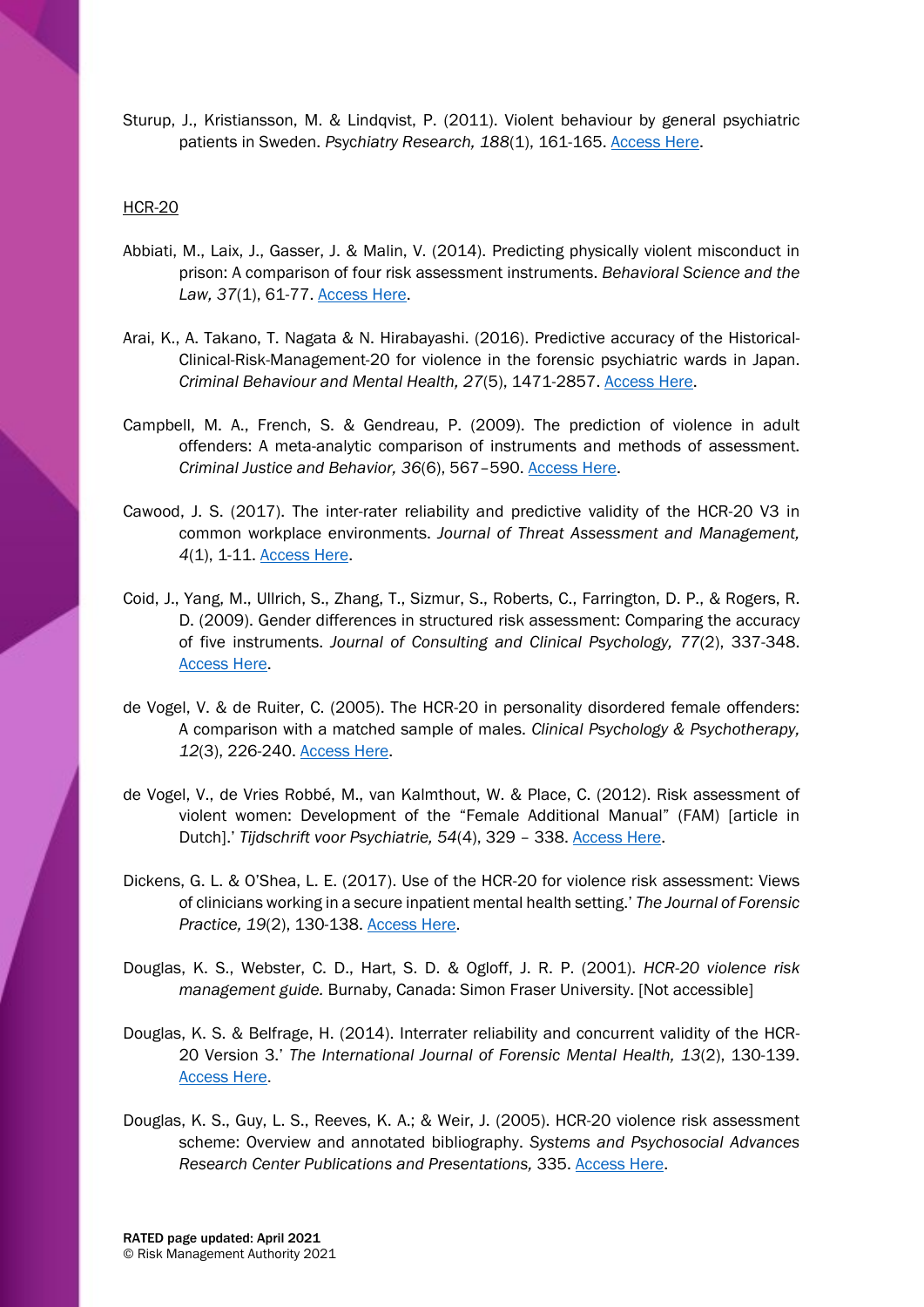- Douglas, K. S. & Reeves, K. A. (2010). Historical-Clinical-Risk Management-20 (HCR-20) violence risk assessment scheme: Rationale, application and empirical overview. In R. K. Otto and K. S. Douglas (Eds.), *Handbook of Violence Risk Assessment.* New York, London: Routledge, pp. 147-186. Access Here.
- Douglas, K. S., Hart, S. D., Webster, C. D., Belfrage, H., Guy, L. S. & Wilson, C. M. (2014). Historical-Clinical-Risk Management-20, version 3 (HCR-20<sup>v3</sup>): Development and overview. *International Journal of Forensic Mental Health, 13*(2), 93-108. [Access Here.](https://www.tandfonline.com/doi/abs/10.1080/14999013.2014.906519)
- Doyle, M. & Dolan, M. (2006). Predicting community violence from patients discharged from mental health services. *British Journal of Psychiatry, 189*(6), 520–526. [Access Here.](https://www.cambridge.org/core/journals/the-british-journal-of-psychiatry/article/predicting-community-violence-from-patients-discharged-from-mental-health-services/48EDFA5A28E7E2C50201C83C7EDCB44F)
- Doyle, M., Power, L. A., Coid, J., Kallis, C., Ullrich, S. & Shaw, J. (2014). Predicting postdischarge community violence in England and Wales using the HCR-20V3. *International Journal of Forensic Mental Health, 13*(2), 140-147. [Access Here.](https://www.tandfonline.com/doi/abs/10.1080/14999013.2014.906517)
- Garcia-Mansilla, A., Rosenfeld, B. & Cruise, K. R. (2011). Violence risk assessment and women: Predictive accuracy of the HCR-20 in a civil psychiatric sample. *Behavioral Sciences and the Law, 29*(5), 623-633. [Access Here.](https://onlinelibrary.wiley.com/doi/abs/10.1002/bsl.1005)
- Gray, N. S., Taylor, J. & Snowden, R. J. (2008). Predicting violent reconvictions using the HCR-20. *British Journal of Psychiatry, 192*(5), 384-387. [Access Here.](http://psych.cf.ac.uk/home2/snowden/2008_BJP_Grayetal.pdf)
- Green, D., Schneider, M., Griswold, H., Belfi, B., Herrera, M. & DeBlasi, A. (2016). A comparison of the HCR-20V3 among male and female insanity acquittees: A retrospective file study. *International Journal of Forensic Mental Health, 15*(1), 48-64. [Access Here.](https://www.tandfonline.com/doi/abs/10.1080/14999013.2015.1134726)
- Ho, H., Thomson, L. & Darjee, R. (2009). Violence risk assessment: The use of the PCL-SV, HCR-20, and VRAG to predict violence in mentally disordered offenders discharged from a medium secure unit in Scotland. *The Journal of Forensic Psychiatry & Psychology, 20*(4), 523-541. [Access Here.](https://www.tandfonline.com/doi/abs/10.1080/14789940802638358)
- Jeandarme, I., Pouls, C., De Laender, J., Oei, T. I. & Bogaerts, S. (2017). Field validity of the HCR-20 in forensic medium security units in Flanders. *Psychology, Crime & Law, 23*(4), 305-322. [Access Here.](https://www.tandfonline.com/doi/abs/10.1080/1068316X.2016.1258467)
- Lindsay, W. R., Hogue, T. E., Taylor, J. L., Steptoe, L., Mooney, P., O'Brien, G., Johnstone, S. & Smith, A. H. W. (2008). Risk assessment in offenders with intellectual disability: A comparison across three levels of security. *International Journal of Offender Therapy and Comparative Criminology, 52*(1), 90–111. [Access Here.](https://journals.sagepub.com/doi/10.1177/0306624X07308111)
- Logan, C. (2014). The HCR-20 version 3: A case study in risk formulation. *International Journal of Forensic Mental Health, 13*(2), 172-180. [Access Here.](https://www.researchgate.net/publication/271947026_The_HCR-20_Version_3_A_case_study_in_risk_formulation)
- Mills, J. F., Kroner, D. G. & Hemmati, T. (2007). The validity of violence risk estimates: An issue of item performance. *Psychological Services, 4*(1), 1-12. [Access Here.](http://psycnet.apa.org/record/2007-02251-001)
- O'Shea, L. E., Thaker, D. K., Picchioni, M. M., Knight, F. L., Dickens, C. & Dickens, G. L. (2015). Predictive validity of the HCR-20 for violent and non-violent sexual behaviour in a secure mental health service. *Criminal Behaviour and Mental Health, 26*(5), 366-379. [Access Here.](https://onlinelibrary.wiley.com/doi/abs/10.1002/cbm.1967)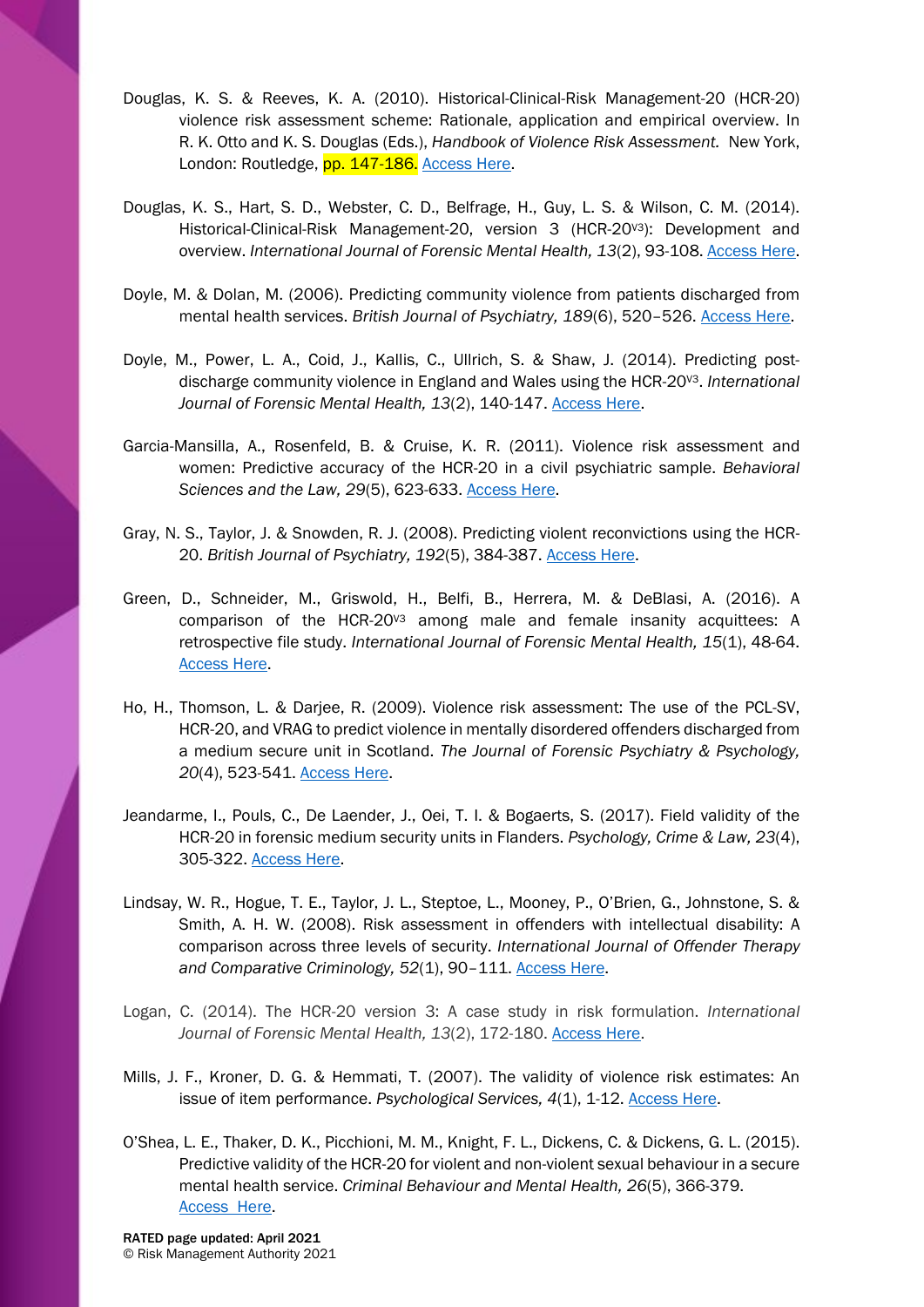- Sada, A., Robles-Garcia, R., Martinez-Lopez, N., Hernandez-Ramirez, C. A., Tovilla-Zarate, F. Lopez-Munguila, E., Ayala Suarez-Alvarez, X. & Fresan, A. (2016). Assessing the reliability, predictive and constructive validity of historical, clinical and risk management – 20 (HCR-20) in Mexican psychiatric inpatients. *Nordic Journal of Psychiatry, 70*(6), 456-461. [Access Here.](https://www.tandfonline.com/doi/full/10.3109/08039488.2016.1159330)
- Schaap, G., Lammers, S. and de Vogel, V. (2009). Risk assessment in female forensic psychiatric patients: A quasi-prospective study into the validity of the HCR-20 and PCL-R. *Journal of Forensic Psychiatry & Psychology, 20*(3), 354-365. [Access Here.](https://www.tandfonline.com/doi/abs/10.1080/14789940802542873)
- Shepherd, S. M., Campbell, R. E. & Ogloff, J. R. P. (2018). The Utility of the HCR-20 in an Australian sample of forensic psychiatric patients. *Psychiatry, Psychology and the Law, 25*(2), 273-282. [Access Here.](https://www.tandfonline.com/doi/abs/10.1080/13218719.2017.1364676?journalCode=tppl20)
- Strub, D. S., Douglas, K. S. & Nicholls, T. L. (2016). Violence risk assessment of civil psychiatric patients with the HCR-20: Does gender matter?' *International Journal of Forensic Mental Health, 15*(1), 81-96. [Access Here.](https://www.tandfonline.com/doi/abs/10.1080/14999013.2016.1141438)
- Vitacco, M. J., Tabernik, H. E., Zavodny, D., Bailey, K. & Waggoner, C. (2016). Projecting risk: The importance of the HCR-20 risk management scale in predicting outcomes with forensic patients. *Behavioral Sciences and the Law, 34*(2-3), 308-320. [Access Here.](http://psycnet.apa.org/record/2016-15156-001)

## START

- Alderman, N., Major, G. & Brooks, J. (2016). What can structured professional judgment tools contribute to the management of neurobehavioral disability?: Predictive validity of the Short-Term Assessment of Risk and Treatability (START) in acquired brain injury. *Neuropsychological Rehabilitation: An International Journal, 28*(3), 448-465. [Access Here.](https://www.tandfonline.com/doi/abs/10.1080/09602011.2016.1158115?journalCode=pnrh20)
- Braithwaite, E., Charette, Y., Crocker, A. G. & Reyes, A. (2010). The predictive validity of clinical ratings of the Short-Term Assessment of Risk and Treatability (START). *International Journal of Forensic Mental Health, 9*(4), 271-281. [Access Here.](https://www.tandfonline.com/doi/abs/10.1080/14999013.2010.534378)
- Cartwright, J. K., Desmarais, S. L., Hazel, J., Griffith, T. & Azizian, A. (2018). Predictive validity of HCR-20, START and Static-99R assessments in predicting institutional aggression among sexual offenders. *Law and Human Behavior*, *42*(1), 13-25. [Access Here.](http://psycnet.apa.org/record/2017-37179-001)
- Chu, C., Thomas, S. D. M.., Ogloff, J. R.P. & Daffern, M. (2011). The predictive validity of the short-term assessment of risk and treatability (START) in a secure forensic hospital: Risk factors and strengths. *International Journal of Forensic Mental Health, 10*(4), 337-345. [Access Here.](https://www.tandfonline.com/doi/abs/10.1080/14999013.2011.629715)
- *Collins*, M. J., Desmarais, S.L., Nicholls, T.L. & Brink, J. (2008). The Short*-*Term Assessment of Risk and Treatability *(START):* Evaluating perceived utility and user satisfaction in clinical practice*.* Poster presented at the meetings of the International Association of Forensic Mental Health Services, Vienna, Austria. [Not accessible]
- Crocker, A. G., Braithwaite, E., Laferrière, D., Gagnon, D., Venegas, C. & Jenkins, T. (2011). START changing practice: Implementing a risk assessment and management tool in a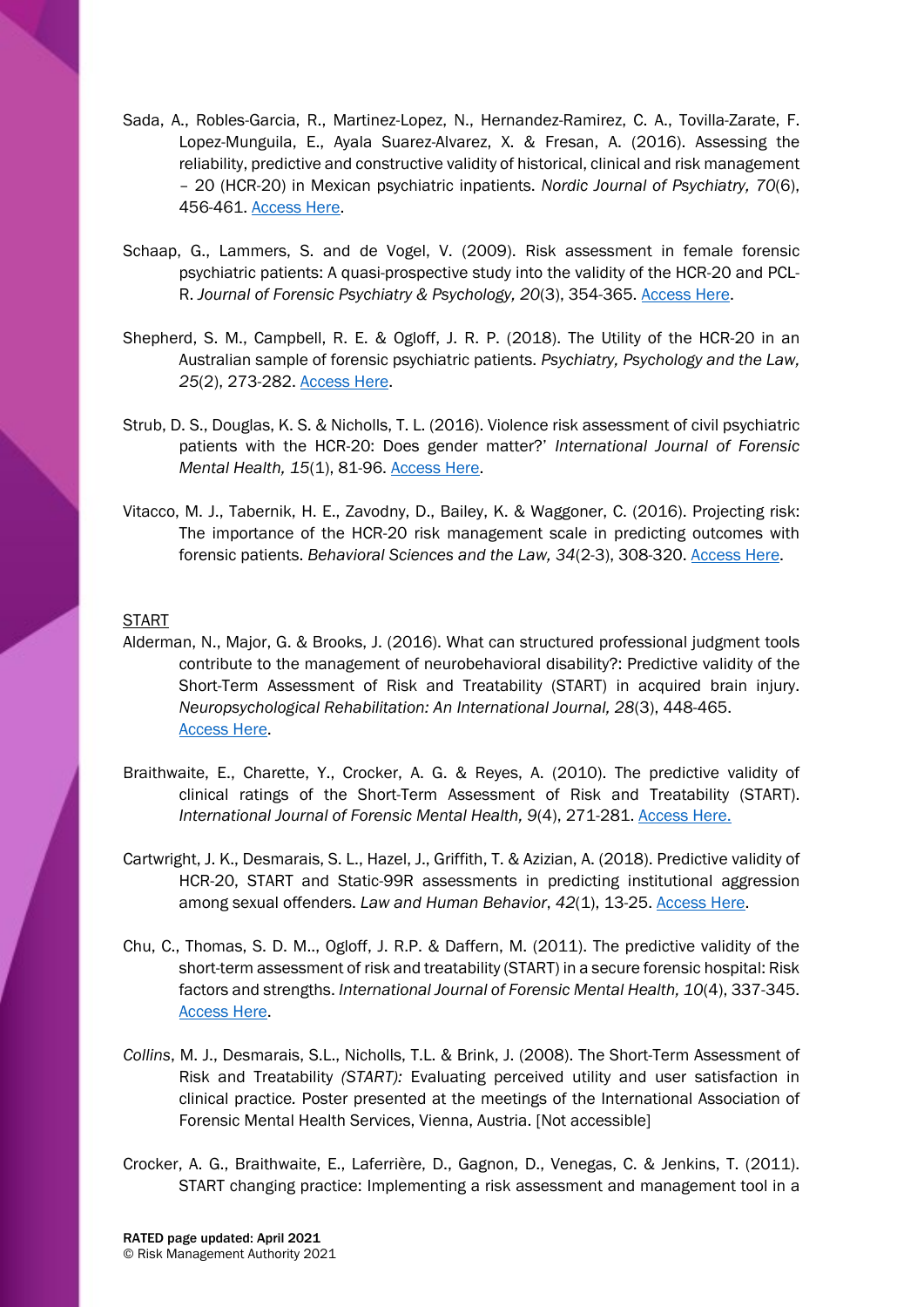civil psychiatric setting. *International Journal of Forensic Mental Health, 10*(1), 13-28. [Access Here.](https://www.tandfonline.com/doi/abs/10.1080/14999013.2011.553146)

- de Vogel, V., Bruggeman, M. & Lancel, M. (2019). Gender-sensitive violence risk assessment: Predictive validity of six tools in female forensic psychiatric patients. *Criminal Justice and Behavior, 46*(4), 528-549. [Access Here.](https://journals.sagepub.com/doi/abs/10.1177/0093854818824135?journalCode=cjbb)
- Desmarais, S. L., Nicholls, T. L., Wilson, C. M. & Brink, J. (2012a). Using dynamic risk and protective factors to predict inpatient aggression: Reliability and validity of START assessments. *Psychological Assessment, 24*(3), 685-700. [Access Here.](http://psycnet.apa.org/record/2012-00736-001)
- Desmarais, S. L., Sellers, B. G., Viljoen, J. L., Cruise, K. R., Nicholls, T. L. & Dvoskin, J. A. (2012b). Pilot implementation and preliminary evaluation of START:AV assessments in secure juvenile correctional facilities. *International Journal of Forensic Mental Health, 11*(3), 150-164. [Access Here.](https://www.ncbi.nlm.nih.gov/pmc/articles/PMC3539717/)
- Dickens, G. L. & O'Shea, L. E. (2015). How short should short-term risk assessment be? Determining the optimum interval for START reassessment in a secure mental health service. *Psychiatric and Mental Health Nursing, 122*(6), 397-406. [Access Here.](https://onlinelibrary.wiley.com/doi/abs/10.1111/jpm.12232)
- Doyle, M., Lewis, G. & Brisbane, M. (2008). Implementing the Short-Term Assessment of Risk and Treatability (START) in a forensic mental health service. *Psychiatric Bulletin 32*, 406-408. [Access Here.](https://www.cambridge.org/core/services/aop-cambridge-core/content/view/FC6885FC4C371BA2CAF80D29EAEDD9A2/S0955603600037776a.pdf/div-class-title-implementing-the-short-term-assessment-of-risk-and-treatability-start-in-a-forensic-mental-health-service-a-href-fn1-ref-type-fn-span-class-sup-span-a-div.pdf)
- Gray, N. S., Benson, R., Craig, R., Davies, H., Fitzgerald, S., Huckle, P., Maggs, R., Taylor, J., Trueman, M., Williams, T. & Snowden, R. J. (2011). The Short-Term Assessment of Risk and Treatability (START): A prospective study of inpatient behavior. *International Journal of Forensic Mental Health, 10*(4), 305-313. [Access Here.](https://www.tandfonline.com/doi/abs/10.1080/14999013.2011.631692)
- Marriott, R., O'Shea, L. E., Picchichi, M. M. & Dickens, G. L. (2017). Predictive validity of the short-term assessment of risk and treatability (START) for multiple adverse outcomes: The effect of diagnosis. *Psychiatry Research, 256*, 435-443. [Access Here.](https://www.sciencedirect.com/science/article/pii/S0165178117300690?via%3Dihub)
- Kroppan, E., Nesset, M. B., Nonstad, K., Pedersen, T. W., Almvik, R. & Palmstierna, T. (2011). Implementation of the Short Term Assessment of Risk and Treatability (START) in a forensic high secure unit. *International Journal of Forensic Mental Health, 10*(1), 7- 12. [Access Here.](https://www.tandfonline.com/doi/abs/10.1080/14999013.2011.552368)
- Kroppan, E., Nonstad, K., Iversen, R. B. & Sondenaa, E. (2017). Implementation of the Short-Term Assessment of Risk and Treatability over two phases. *Journal of Multidisciplinary Healthcare, 10*, 321-336. [Access Here.](https://www.ncbi.nlm.nih.gov/pmc/articles/PMC5565240/)
- Nicholls, T. L., Brink, J., Desmarais, S. L., Webster, C. D. & Martin, M.-L. (2006). The Short-Term Assessment of Risk and Treatability (START): A prospective validation study in a forensic psychiatric sample. *Assessment, 13*(3), 313–327. [Access Here.](https://journals.sagepub.com/doi/10.1177/1073191106290559)
- O'Shea, L. E. & Dickens, G. L. (2015). Predictive validity of the Short-Term Assessment of Risk and Treatability (START) for aggression and self-harm in a secure mental health service: Gender differences.' *International Journal of Forensic Mental Health, 14*(2), 132-146. [Access Here.](https://www.tandfonline.com/doi/abs/10.1080/14999013.2015.1033112)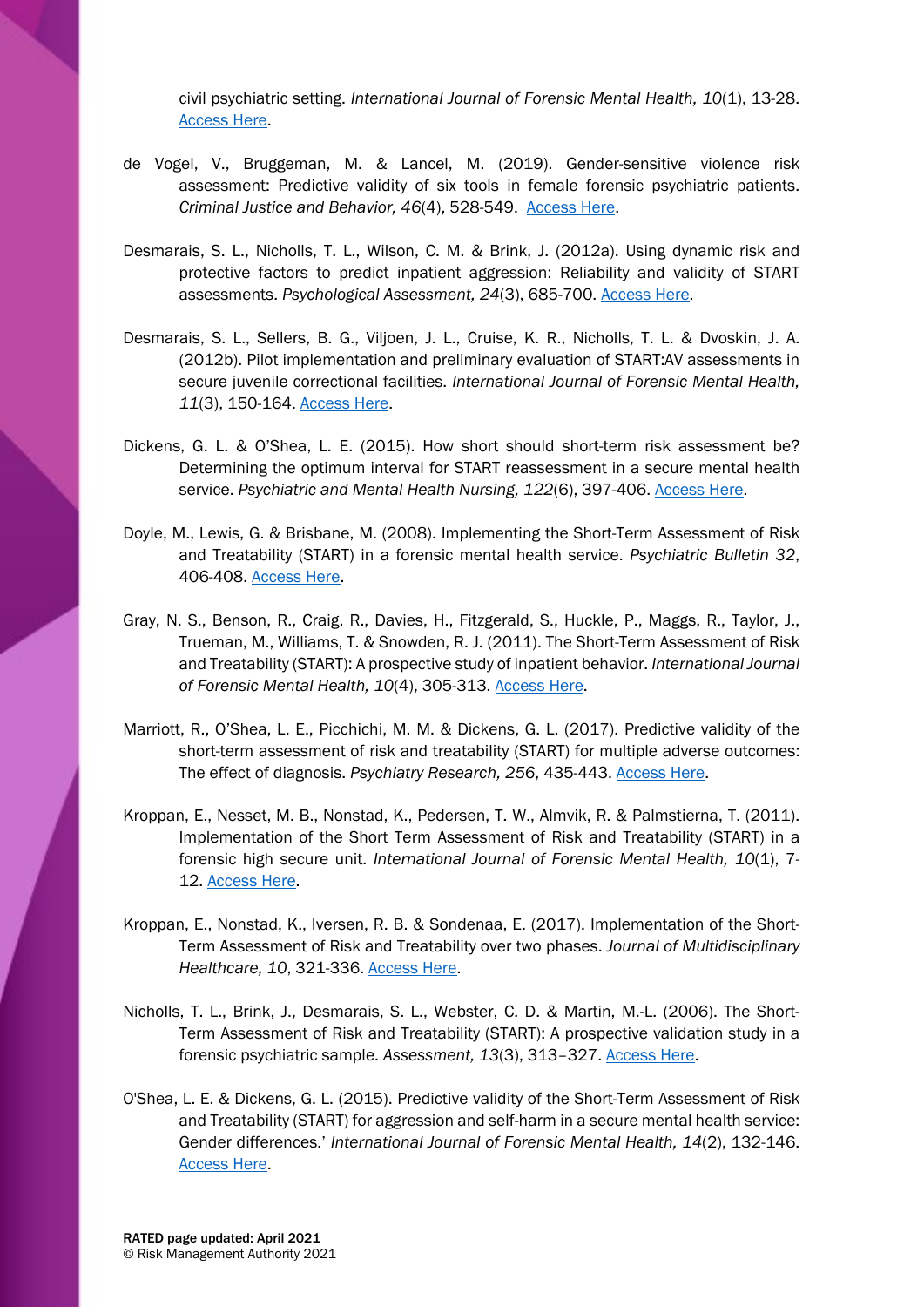- O'Shea, L. E., Picchioni, M. M. & Dickens, G. L. (2016). The predictive validity of the Short-term Assessment of Risk and Treatability (START) for multiple adverse outcomes in a secure psychiatric inpatient settings. *Assessment, 23*(2), 150-162. [Access Here.](https://journals.sagepub.com/doi/full/10.1177/1073191115573301?url_ver=Z39.88-2003&rfr_id=ori%3Arid%3Acrossref.org&rfr_dat=cr_pub%3Dpubmed)
- Quinn, R., Miles, H. & Kinane, C. (2013). The validity of the Short-Term Assessment of Risk and Treatability (START) in a UK medium secure forensic mental health service. *International Journal of Forensic Mental Health, 12*(3), 215-224. [Access Here.](https://www.tandfonline.com/doi/abs/10.1080/14999013.2013.832714)
- Timmins, K. L. E., Evans, L. & Tully, R. J. (2018). Inter-rater reliability of the Short-Term Assessment of Risk and Treatability (START). *Journal of Forensic Psychiatry and Psychology, 29*(6), 968-988. [Access Here.](https://www.tandfonline.com/doi/abs/10.1080/14789949.2018.1523945)
- Viljoen, S., Nicholls, T., Greaves, C., de Ruiter, C. & Brink, J. (2011). Resilience and successful community reintegration among female forensic patients: A preliminary investigation. *Behavioral Science and the Law, 29*(5), 752-770. [Access Here.](https://onlinelibrary.wiley.com/doi/abs/10.1002/bsl.1001)
- Viljoen, J. L., Beneteau, J. L., Gulbransen, E., Brodersen, E., Desmarais, S. L., Nicholls, T. L. & Cruise, K. R. (2012). Assessment of multiple risk outcomes, strengths, and change with the START:AV: A short-term prospective study with adolescent offenders. *International Journal of Forensic Mental Health, 11*(3), 165-180. [Access Here.](https://www.ncbi.nlm.nih.gov/pmc/articles/PMC3578709/)
- Webster, C. D., Martin, M. L., Brink, J., Nicholls, T. L. & Middleton, C. (2004). *Manual for the Short-Term Assessment of Risk and Treatability (START): Version 1.0 consultation Edition*. Hamilton, Canada: St. Joseph's Healthcare; Port Coquitlam, Canada: Forensic Psychiatric Services Commission. [Not accessible]
- Wilson, C. M., Desmarais, S. L., Nicholls T. L. & Brink, J. (2010). The role of client strengths in assessments of violence risk using the Short-Term Assessment of Risk and Treatability (START). *International Journal of Forensic Mental Health, 9*(4), 282-293. [Access Here.](https://www.tandfonline.com/doi/abs/10.1080/14999013.2010.534694)

## TRAP-18

- Brugh, C.S., Desmarais, S. L., & Simons-Rudolph, J. (2020). Application of the TRAP-18 framework to U.S. and Western European lone actor terrorists. *Studies in Conflict & Terrorism.* [Access Here.](https://doi.org/10.1080/1057610X.2020.1758372)
- Böckler, N., Hoffmann, J., & Zick, A. (2015). The Frankfurt airport attack: A case study on the radicalization of a lone-actor terrorist. *Journal of Threat Assessment and Management, 2*(3-4), 153-163. [Access Here.](http://psycnet.apa.org/record/2016-18836-003)
- Challacombe, D. J., & Lucas, P. A. (2018). Postdicting violence with sovereign citizen actors: An exploratory test of the TRAP-18. *Journal of Threat Assessment and Management,*  Advance Online Publication. [Access Here.](https://psycnet.apa.org/doiLanding?doi=10.1037%2Ftam0000105)
- Erlandsson, A., & Meloy, J. R. (2018). The Swedish school attack in Trollhättan. *Journal of Forensic Science, 63*(6), 1917-1927. [Access](https://onlinelibrary.wiley.com/doi/abs/10.1111/1556-4029.13800) Here.
- Goodwill, A., & Meloy, J. R. (2019). Visualizing the relationship among indicators for lone actor terrorist attacks: Multidimensional scaling and the validity of the TRAP-18. *Behavioral Sciences and the Law* [in press]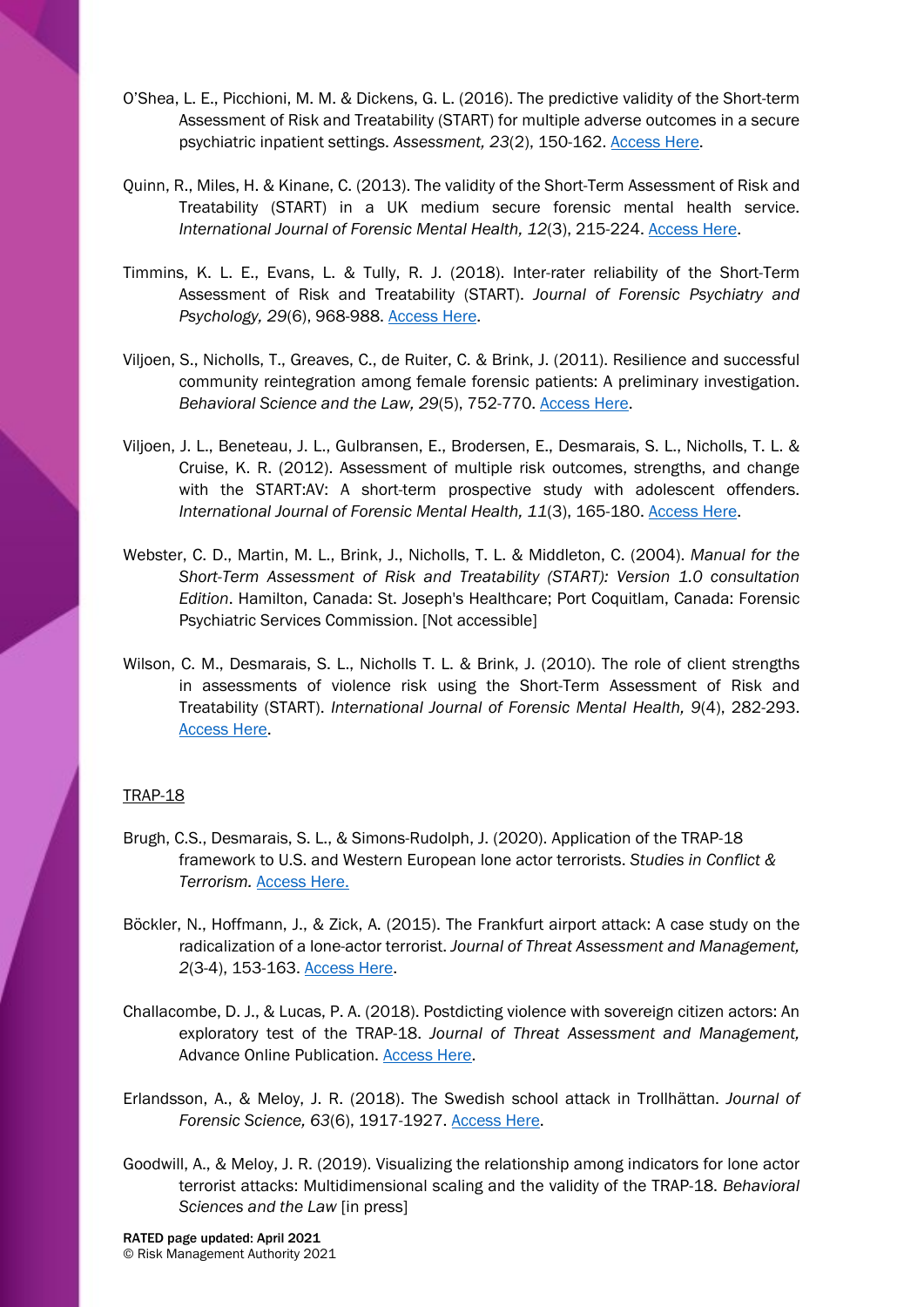- Meloy, J. R., Hoffmann, J., Roshdi, K., & Guldimann, A. (2014). Some warning behaviors discriminate between school shooters and other students of concern. *Journal of Threat Assessment and Management, 1*(3), 203-211. [Access Here.](http://psycnet.apa.org/record/2014-45121-008)
- Meloy, J. R. (2016). *TRAP-18 Manual.* New York: Global Institute of Forensic Research. [Not accessible]
- Meloy, J. R. (2018). The operational development and empirical testing of the Terrorist Radicalization Assessment Protocol (TRAP-18). *Journal of Personality Assessment, 100*(5), 483-492. [Access Here.](http://drreidmeloy.com/wp-content/uploads/2018/08/2018_TheOperationalDevelopmentandEmpirical.pdf)
- Meloy, J. R. (2019). Terrorist Radicalization Assessment Protocol (TRAP-18). In M Lloyd (Ed.). *Extremism risk assessment: A directory.* (pp. 33-38). Centre for Research and Evidence on Security Threats. [Access Here.](https://crestresearch.ac.uk/resources/extremism-risk-assessment-directory/)
- Meloy, J. R., & Genzmas, J. (2016). The Clinical Threat Assessment of the Lone-Actor Terrorist. *Psychiatric Clinics of North America, 39*(4), 649-662. [Access Here.](https://www.sciencedirect.com/science/article/pii/S0193953X16300429?via%3Dihub)
- Meloy, J. R., & Gill, P. (2016). The lone-actor terrorist and the TRAP-18. *Journal of Threat Assessment and Management, 3*(11), 37-52. [Access Here.](http://psycnet.apa.org/doiLanding?doi=10.1037%2Ftam0000061)
- Meloy, J., R., Goodwill, A. M., Meloy, M. J., Amat, G., Martinez, M., & Morgan, M. (2019). Some TRAP-18 indicators discriminate between terrorist attacks and other subjects of national security concern. *Journal of Threat Assessment and Management,* Advance online publication. [Access Here.](https://psycnet.apa.org/doiLanding?doi=10.1037%2Ftam0000119)
- Meloy, J. R., Roshdi, L., Giaz-Ocik, J., & Hoffmann, J. (2016). Investigating the individual terrorist in Europe. *Threat Assessment and Management, 2*(3-4), 140-152. [Access Here.](http://drreidmeloy.com/wp-content/uploads/2016/05/2015_InvestigatingtheIndividualTerrorist.pdf)
- Guldimann, A., & Meloy, J.R. (2020). Assessing the threat of lone-actor terrorism: the reliability and validity of the TRAP-18. *[Forensische Psychiatrie, Psychologie, Kriminologie,](https://link.springer.com/journal/11757) 14,*  158-166. [Access here.](https://link.springer.com/article/10.1007%2Fs11757-020-00596-y)

## VRAG-R

- Abbiati, M., Laix, J., Gasser, J. & Malin, V. (2014). Predicting physically violent misconduct in prison: A comparison of four risk assessment instruments. *Behavioral Science and the Law, 37*(1), 61-77. [Access Here.](https://onlinelibrary.wiley.com/doi/full/10.1002/bsl.2364)
- Andreau-Rodriguez, J. M., Peña-Fernández, M. E. & Loza, W. (2016). Predicting risk of violence through a self-appraisal questionnaire. *European Journal of Psychology Applied to Legal Context, 8*(2), 51-56. [Access Here.](https://www.researchgate.net/publication/303634575_Predicting_risk_of_violence_through_a_self-appraisal_questionnaire)
- Barra, S., Bessler, C., Landolt, M. A. & Aebi, M. (2018). Testing the validity of criminal risk assessment tools in sexually abusive youth. *Psychological Assessment, 30*(1), 1430- 1443. [Access Here.](https://psycnet.apa.org/record/2018-24448-001)
- Brookstein, D., Daffern, M. & Ogloff, J. (2016). *For better or worse: The predictive validity of the HCR-20 V3 and the VRAG-R in community settings.* International Association of Forensic Mental Health Services Conference, New York, 21-23 June 2016. [Not accessible]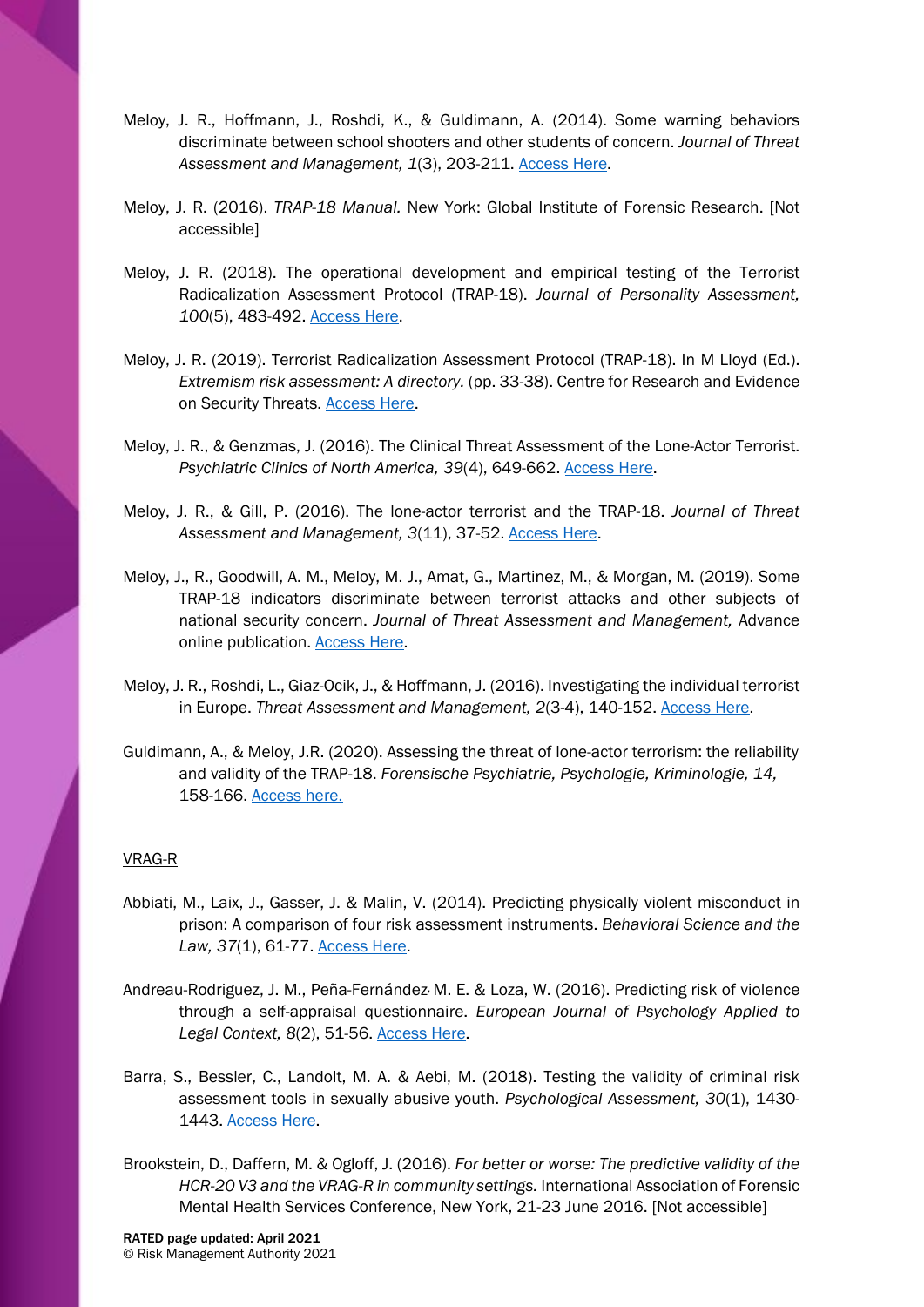- Camilleri, J. A. and Quinsey, V. L. (2011). Appraising the risk of sexual and violent recidivism among intellectually disabled offenders.. *Psychology, Crime & Law, 17*(1), 59-74. [Access Here.](http://www.westfield.ma.edu/PersonalPages/jcamilleri/Publications_files/Camilleri%20&%20Quinsey%202011.pdf)
- Coid, J., Yang, M., Ullrich, S., Zhang, T., Sizmur, S., Roberts, C., Farrington, D. P. & Rogers, R. D. (2009). Gender differences in structured risk assessment: Comparing the accuracy of five instruments. *Journal of Consulting and Clinical Psychology, 77*(2), 337-348. [Access Here.](http://psycnet.apa.org/record/2009-03774-014)
- Cox, J., Fairfax-Columbo, J., DeMatteo, D., Vitacco, M. J., Kopkin, M. R., Parrott, C. T. & Bownes, E. (2018). An update and expansion of the role of the Violence Risk Appraisal Guide and Historical Clinical Risk Management-20 in United States case law. *Behavioral Sciences and the Law, 36*(5), 517-531. [Access Here.](https://onlinelibrary.wiley.com/doi/full/10.1002/bsl.2376)
- Daffern, M. (2007). The predictive validity and practical utility of structured schemes used to assess risk for aggression in psychiatric inpatient settings. *Aggression and Violent Behavior, 12*(1), 116-130. [Access Here.](http://psycnet.apa.org/record/2006-23565-008)
- Doyle, M., Dolan, M. & McGovern, J. (2002). The validity of Northern American risk assessment tools in predicting in-patient behaviour in England. *Legal & Criminological Psychology, 7*(2), 141-154. [Access Here.](https://onlinelibrary.wiley.com/doi/abs/10.1348/135532502760274756)
- Doyle, M. and Dolan, M. (2006). Predicting community violence from patients discharged from mental health services. *The British Journal of Psychiatry, 189*(6), 520-526. [Access Here.](https://www.cambridge.org/core/journals/the-british-journal-of-psychiatry/article/predicting-community-violence-from-patients-discharged-from-mental-health-services/48EDFA5A28E7E2C50201C83C7EDCB44F)
- Doyle, M., Carter, S., Shaw, J. & Dolan, M. (2012). Predicting community violence from patients discharged from acute mental health units in England. *Social Psychiatry and Psychiatric Epidemiology, 47*(4), 627-637. [Access Here.](https://link.springer.com/article/10.1007%2Fs00127-011-0366-8)
- Eisenbarth, H., Osterheider, M., Nedopil, N. & Stadtland, C. (2012). Recidivism in female offenders: PCL‐R lifestyle factor and VRAG show predictive validity in a German sample. *Behavioral Sciences & the Law, 30*(5), 575-584. [Access Here.](https://onlinelibrary.wiley.com/doi/abs/10.1002/bsl.2013)
- Endrass, J., Rossegger, A., Frischknecht, A., Noll, T. & Urbaniok, F. (2008). Using the Violence Risk Appraisal Guide (VRAG) to predict in-prison aggressive behavior in a Swiss offender population. *International Journal of Offender Therapy and Comparative Criminology, 52*(1), 81–89. [Access Here.](https://journals.sagepub.com/doi/abs/10.1177/0306624X07301643)
- Glover, A. J. J., Churcher, F. P., Gray, A. L., Mills, J. F., & Nicholson, D. E. (2017). A cross-validation of the Violence Risk Appraisal Guide—Revised (VRAG–R) within a correctional sample. *Law and Human Behavior*, *41*(6), 507-518. [Access Here.](http://psycnet.apa.org/record/2017-33748-001)
- Gray, N. S., Fitzgerald, J., Taylor, J. L., MacCulloch, M. J. & Snowden, R. J. (2007). Predicting future reconviction in offenders with intellectual disabilities: The predictive efficacy of VRAG, PCL-SV, and the HCR-20. *Psychological Assessment, 19*(4), 474-479. [Access Here.](http://psycnet.apa.org/record/2007-18415-011)
- Harris, G. T., Rice, M.E. & Quinsey, V. L. (2016). *Violence Risk Appraisal Guide-Revised, 2013: User guide*. Belfast, Northern Ireland: Data Services, Queen's University Library. [Access Here.](https://qspace.library.queensu.ca/bitstream/handle/1974/14830/vrag-user-guide.pdf?sequence=12&isAllowed=y)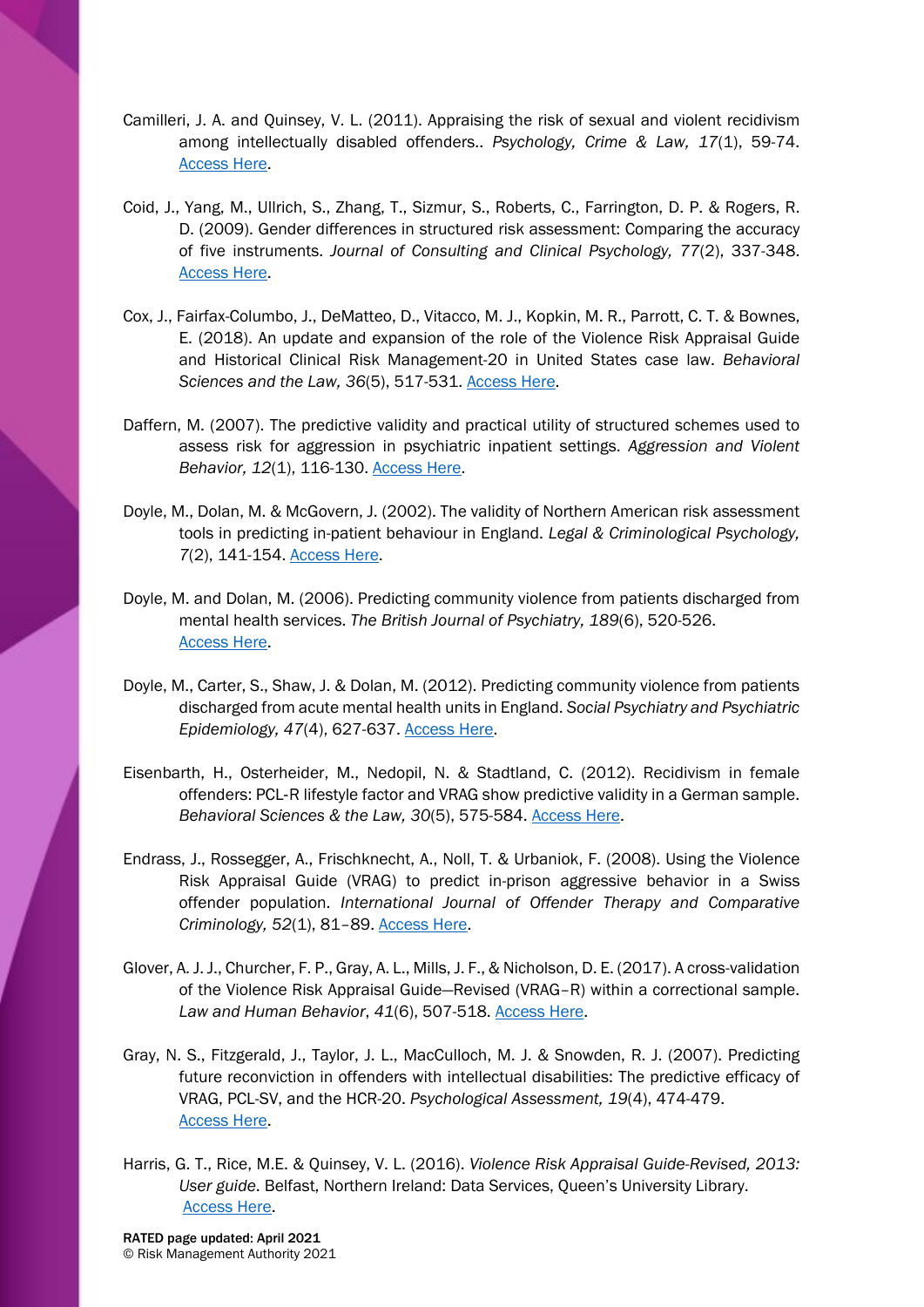- Harris, G. T., Rice, M. E., Quinsey, V. L. & Cormier, C. A. (2015). *Violent offenders: Appraising and managing risk (3rd ed.).* Washington, DC, US: American Psychological Association. [Access Here.](https://psycnet.apa.org/record/2014-38766-000)
- Hastings, M. E., Krishnan, S., Tangney, J. & Stuewig, J. (2011). Predictive and incremental validity of the Violence Risk Appraisal Guide scores with male and female jail inmates.' *Psychological Assessment, 23*(1), 174-83. [Access Here.](https://www.ncbi.nlm.nih.gov/pmc/articles/PMC3074300/)
- Hertz, P. G., Eher, R., Etzler, S. & Rettenberger, M. (2019). Cross-validation of the revised version of the Violence Risk Appraisal Guide (VRAG-R) in a sample of individuals convicted of sexual offences. *Sexual Abuse,* 1-25. [Access Here.](https://journals.sagepub.com/doi/full/10.1177/1079063219841901)
- Ho, H., Thomson, L. & Darjee, R. (2009). Violence risk assessment: the use of the PCL-SV, HCR-20, and VRAG to predict violence in mentally disordered offenders discharged from a medium secure unit in Scotland. *The Journal of Forensic Psychiatry & Psychology, 20*(4), 523-541. [Access Here.](https://www.tandfonline.com/doi/abs/10.1080/14789940802638358)
- Kröner, C., Stadtland, C., Eidt, M., & Nedopil, N. (2007). The validity of the Violence Risk Appraisal Guide (VRAG) in predicting criminal recidivism. *Criminal Behaviour and Mental Health, 17*(2), 89-100. [Access Here.](https://onlinelibrary.wiley.com/doi/abs/10.1002/cbm.644)
- Langton, M., C., Barbaree, H., Seto, M., C., Peacock, E. J., Harkins, L. & Hansen, K. (2007). Actuarial assessment of risk for reoffense among adult sex offenders. *Criminal Justice and Behavior, 34*(1), 37-59. [Access Here.](https://www.researchgate.net/publication/224876605_Actuarial_Assessment_of_Risk_for_Reoffense_Among_Adult_Sex_Offenders/download)
- Loza, W. & Dhaliwal, G. K. (1997). Psychometric evaluation of the Risk Appraisal Guide (RAG): A tool for assessing violent recidivism. *Journal of Interpersonal Violence, 12*(6), 779– 793. [Access Here.](https://journals.sagepub.com/doi/10.1177/088626097012006001)
- Mills, J. F., Kroner, D. G. & Hemmati, T. (2007). The validity of violence risk estimates: An issue of item performance. *Psychological Services, 4*(1), 1–12. [Access Here.](https://www.researchgate.net/profile/Jeremy_Mills2/publication/232586219_The_validity_of_violence_risk_estimates_An_issue_of_item_performance/links/543d67150cf25d6b1ad948d9/The-validity-of-violence-risk-estimates-An-issue-of-item-performance.pdf)
- Olver M. E. & Sewall, L. A. (2018). Cross-validation of the discrimination and calibration properties of the VRAG-R in a treated sexual offender sample. *Criminal Justice and Behavior, 45*(6), 741-761. [Access Here.](https://journals.sagepub.com/doi/full/10.1177/0093854818762483)
- Pouls, C. & Jeandarme, I. (2018). Predicting institutional aggression in offenders with intellectual disabilities using the Violence Risk Appraisal Guide. *Journal of Applied Research In Intellectual Disabilities, 31*(2), e265-e271. [Access Here.](https://onlinelibrary.wiley.com/doi/abs/10.1111/jar.1231)
- Quinsey, L., Harris, G. T., Rice, M. E. & Cormier, C. A. (2006). *Violent offenders: Appraising and managing the risk.* Washington, D. C.: American Psychological Association. [Not accessible]
- Rice, M. E., Harris, G. T., Lang, C. & Chaplin, T. C. (2008). Sexual preferences and recidivism of sex offenders with mental retardation. *Sexual Abuse, 20*(4), 409–425. [Access Here.](https://journals.sagepub.com/doi/10.1177/1079063208324662)
- Rice, M. E., Harris, G. T. & Lang, C. (2013). Validation of and revision to the VRAG and SORAG: the Violence Risk Appraisal Guide-Revised (VRAG-R). *Psychological Assessment, 25*(3), 951-965. [Access Here.](http://psycnet.apa.org/record/2013-15710-001)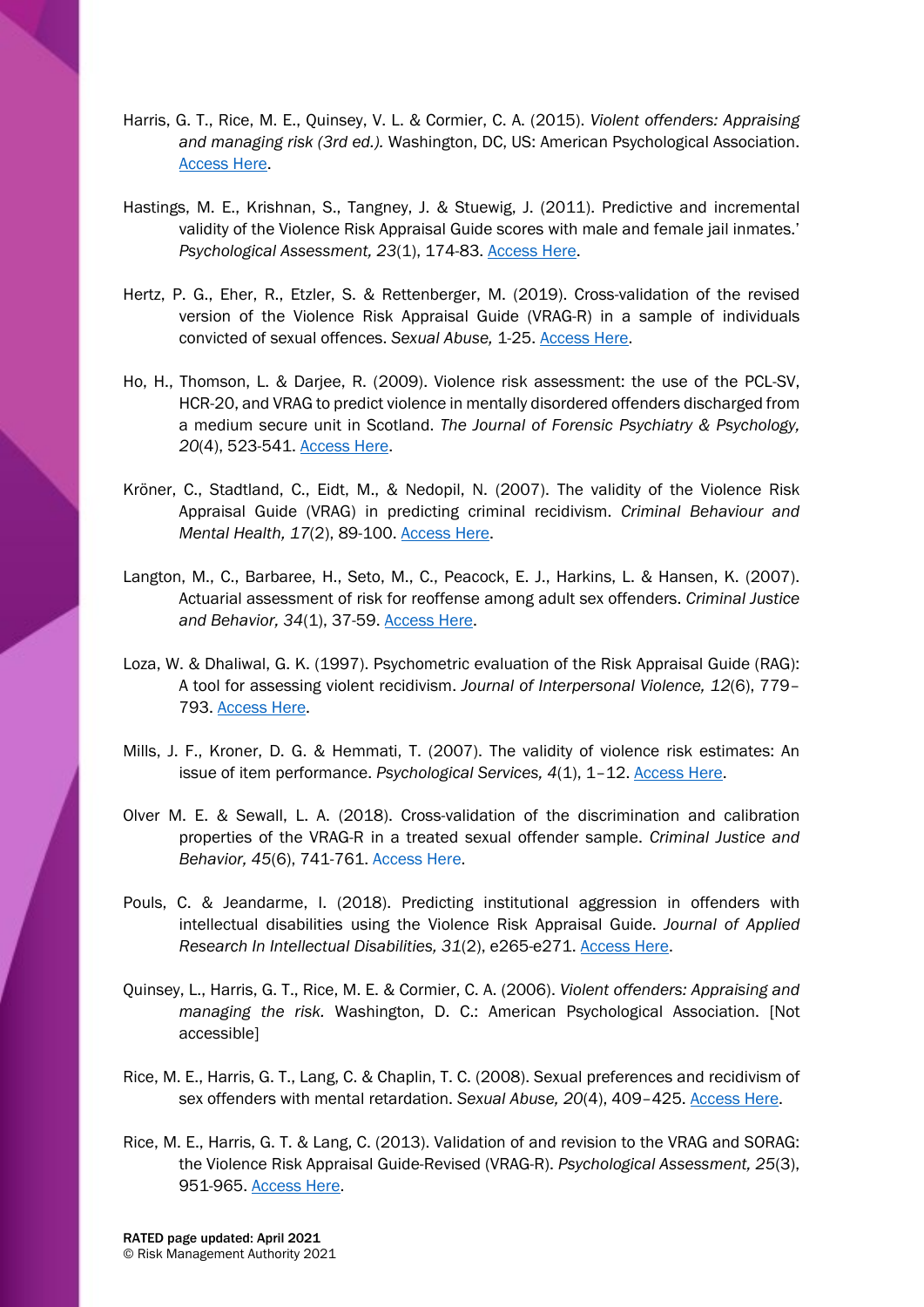- Rossegger, A., Laubacher, A., Moskvitin, K., Villmar, T., Palermo, G. B. & Endrass, J. (2011). Risk assessment instruments in repeat offending: The usefulness of FOTRES.' *International Journal of Offender Therapy and Comparative Criminology, 55*(5), 716–731. [Access Here.](https://journals.sagepub.com/doi/abs/10.1177/0306624X09360662)
- *Snowden*, R. J., Gray, N. S., Taylor, J. & Fitzgerald, S. (*2009*). Assessing risk of future violence *among* forensic psychiatric inpatients with the Classification of Violence Risk (COVR). *Psychiatric Services, 60*(11), 1522-1526. [Access Here.](https://ps.psychiatryonline.org/doi/full/10.1176/ps.2009.60.11.1522?url_ver=Z39.88-2003&rfr_id=ori%3Arid%3Acrossref.org&rfr_dat=cr_pub%3Dpubmed&)
- Snowden, R. J., Gray, N. S. & Taylor, J. (2010). Risk assessment for future violence in individuals from an ethnic minority group in the UK. *International Journal of Forensic Mental Health, 9*(2), 118-123. [Access Here.](https://doi.org/10.1080/14999013.2010.501845)
- Thomson, L., Davidson, M., Brett, C., Steele, J. & Darjee, R. (2008). risk assessment in forensic patients with schizophrenia: The predictive validity of actuarial scales and symptom severity for offending and violence over 8 – 10 years. *International Journal of Forensic Mental Health, 7*(2), 173-189. [Access Here.](https://www.tandfonline.com/doi/abs/10.1080/14999013.2008.9914413)
- Verbrugge, H. M., Goodman-Delahunty, J. & Frize, M. C. J. (2011). Risk assessment in intellectually disabled offenders: Validation of the suggested ID supplement to the HCR-20.' *International Journal of Forensic Mental Health, 10*(2), 83-91. [Access Here.](https://www.tandfonline.com/doi/abs/10.1080/14999013.2011.555934)

## VRS-2

- Andrews, D. A. & Bonta, J. (2010). *The Psychology of Criminal Conduct (5th edition).* Salisbury, UK: Anderson Publishing Ltd. [Access Here.](https://www.sciencedirect.com/book/9781422463291/the-psychology-of-criminal-conduct#book-description)
- Daffern, M. (2007). The predictive validity and practical utility of structured schemes used to assess risk for aggression in psychiatric inpatient settings. *Aggression and Violent*  Behavior *12*(1), 116-130. [Access Here.](http://psycnet.apa.org/record/2006-23565-008)
- Dolan, M., Fullam, R., Logan, C. & Davies, G. (2008). The Violence Risk Scale second edition (VRS-2) as a predictor of institutional violence in a British forensic inpatient sample. *Psychiatry Research, 158*(1), 55-65. [Access Here.](https://www.sciencedirect.com/science/article/pii/S0165178106002721?via%3Dihub)
- Dolan, M. & Fullam, R. (2007). The validity of the Violence Risk Scale second edition (VRS-2) in a British forensic inpatient sample. *Journal of Forensic Psychiatry & Psychology, 18*(3), 381-393. [Access Here.](http://psycnet.apa.org/record/2007-12466-008)
- Doyle, M., Carter, S., Shaw, J. & Dolan, M. (2012). Predicting community violence from patients discharged from acute mental health units in England. *Social Psychiatry and Psychiatric Epidemiology, 47*(4), 627-637. [Access Here.](https://link.springer.com/article/10.1007%2Fs00127-011-0366-8)
- Lewis, K., Olver, M. E. & P., S. C. (2013). The Violence Risk Scale: Predictive validity and linking changes in risk with violent recidivism in a sample of high- risk offenders with psychopathic traits. *Assessment, 20*(2), 150–164. [Access Here.](hhttps://www.researchgate.net/publication/224897605_The_Violence_Risk_Scale_Predictive_Validity_and_Linking_Changes_in_Risk_With_Violent_Recidivism_in_a_Sample_of_High-Risk_Offenders_With_Psychopathic_Traits/download)
- Stewart, C. A. (2011). *Risk assessment of federal female offenders.* Unpublished doctoral thesis. Saskatchewan, Canada: University of Saskatchewan. [Access Here.](https://harvest.usask.ca/bitstream/handle/10388/ETD-2011-11-248/STEWART-DISSERTATION.pdf?sequence=4&isAllowed=y)
- Wong, S. & Gordon, A. (1999). *Manual for the Violence Risk Scale.* Saskatchewan, Canada: University of Saskatchewan. [Not accessible]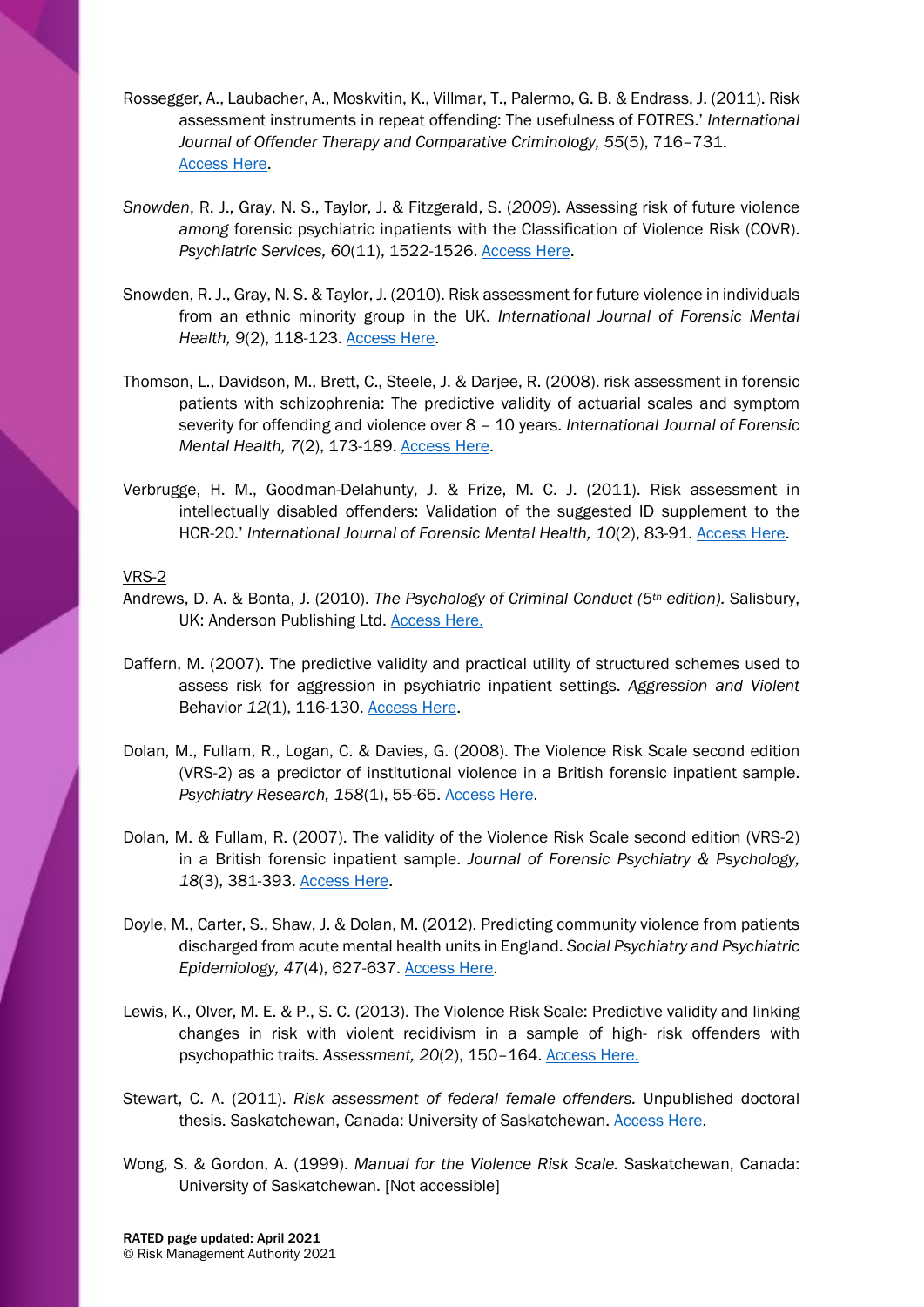- Wong, S. C. P. & Gordon, A. (2006). The validity and reliability of the Violence Risk Scale: A treatment-friendly violence risk assessment tool. *Psychology, Public Policy, and Law, 12*(3), 279-309. [Access Here.](https://www.researchgate.net/profile/Stephen_Wong13/publication/232483691_The_validity_and_reliability_of_the_Violence_Risk_Scale_A_treatment-friendly_violence_risk_assessment_tool/links/572ed94b08aee022975a6345/The-validity-and-reliability-of-the-Violence-Risk-Scale-A-treatment-friendly-violence-risk-assessment-tool.pdf)
- Wong, S. C. P & Parhar, K. K. (2011). Evaluation of the predictive validity of the Violence Risk Scale in a paroled offender sample: a seven-year prospective study. *The Journal of Forensic Psychiatry & Psychology, 22*(6), 790-808. [Access Here.](https://www.tandfonline.com/doi/abs/10.1080/14789949.2011.623172)
- Zhang X. L., Chen X. C., Cai W. X. & Hu, J. M. (2012). Reliability of the violence risk scale of Chinese version [article in Chinese]. *Fa Yi Xue Za Zh, 28*(1), 32–35. [Access Here.](https://www.ncbi.nlm.nih.gov/pubmed/22435335)

## Tools awaiting validation

#### DRAOR

- Averill, A. E. (2016). *An investigation of the dynamic risk assessment for offender re-entry (DRAOR) with New Zealand sexual offenders* [Master's thesis, University of Canterbury]. University of Canterbury Research Repository. [Access Here.](https://ir.canterbury.ac.nz/bitstream/handle/10092/12883/Averill%2c%20Alyshia_MSc%20thesis.pdf?sequence=1&isAllowed=y)
- Chadwick, N. (2014). *Validating the Dynamic Risk Assessment for Offender Re-entry (DRAOR) in a sample of U.S. probationers and parolees* [Master's thesis, Carleton University]. Carleton University Research Virtual Environment (CURVE). [Access Here.](https://curve.carleton.ca/system/files/etd/f43f2b17-42cf-4792-8ddc-351682dee8bf/etd_pdf/8d62344989677d92606d69f69843364d/chadwick-validatingthedynamicriskassessmentforoffender.pdf)
- Hanby, L. (2013). *A longitudinal study of dynamic risk, protective factors and criminal recidivism: change over time and the impact of assessment timing [Doctoral thesis,* Carleton University]. Carleton University Research Virtual Environment (CURVE). [Access Here.](https://curve.carleton.ca/system/files/etd/b6aa7d5d-f44b-48d6-9ea9-5d0f92b8f7a7/etd_pdf/a7fc1a78dfe694530e8937c422d4851e/hanby-alongitudinalstudyofdynamicriskprotective.pdf)
- Perley-Robertson, B. (2019). *Predictive validity of the dynamic risk assessment for offender reentry among intimate partner violence offenders.* [Master's thesis, Carleton University]. Carleton University Research Virtual Environment (CURVE). [Access Here.](https://curve.carleton.ca/system/files/etd/71561148-616b-4e95-bec3-e9b83301be3c/etd_pdf/f928fc4b9a7775f0e8458a42cdb773cd/perley-robertson-predictivevalidityofthedynamicriskassessment.pdf)
- Polaschek, D. L. L. & Yesberg, J. A. (2018). High-risk violent prisoners' patterns of change on parole on the DRAOR's dynamic risk and protective factors. *Criminal Justice and Behavior, 45*(3), 340–363. [Access Here.](https://journals.sagepub.com/doi/abs/10.1177/0093854817739928#articleCitationDownloadContainer)
- Tamatea, A. & Wilson, N. (2009). *Dynamic Risk Assessment for Offender Re-entry (DRAOR): A pilot study.* Wellington, New Zealand: New Zealand Department of Corrections. [Not accessible]
- Serin, R. C., Lloyd, C. D. & Hanby, L. J. (2010). Enhancing offender re-entry an integrated model for enhancing offender re-entry. *European Journal of Probation, 2*(2), 53–75. [Access Here.](https://journals.sagepub.com/doi/abs/10.1177/206622031000200205)
- Yesberg, J. A. & Polaschek, D. L. L. (2014). What can the DRAOR tell us about high-risk offenders? A preliminary examination. *Practice: The New Zealand Corrections Journal, 2*(1), 13-19. [Access Here.](https://www.corrections.govt.nz/__data/assets/pdf_file/0011/736265/COR-Practice-Journal-Vol2-Iss1-April14-v4lowres.pdf)
- Yesberg, J. A., Scanlan, J. M. & Polaschek, D. L. L. (2014). Women on parole: do they need their own DRAOR? *Practice : The New Zealand Corrections Journal, 2*(1), 20-25[. Access Here.](https://www.corrections.govt.nz/__data/assets/pdf_file/0011/736265/COR-Practice-Journal-Vol2-Iss1-April14-v4lowres.pdf)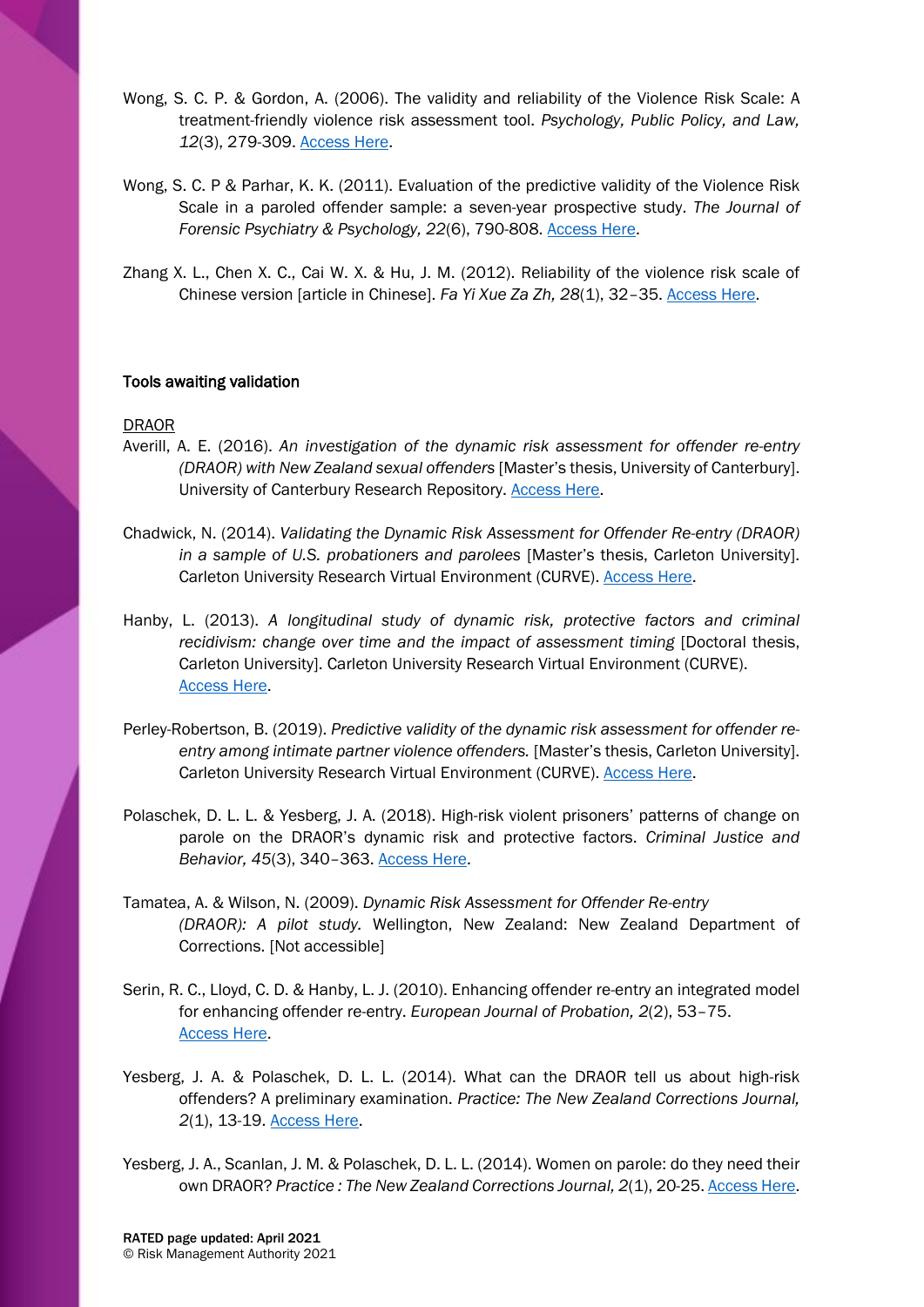Yesberg, J. A., Scanlan, J. M., Hanby, L. J., Serin, R. C. & Polaschek, D. L. L. (2015). Predicting women's recidivism: validating in dynamic community-based "gender-neutral" tool. *Probation Journal, 62*(1), 33-48. [Access Here.](https://journals.sagepub.com/doi/abs/10.1177/0264550514562851?journalCode=prbb)

## ERG22+

- Dean, C. (2014). The healthy identity intervention: The UK's development of a psychologically informed intervention to address extremist offending. In M. Lloyd (Ed.). *Extremism risk assessment: A directory.* (pp. 89-107). Routledge. [Access Here.](https://www.routledge.com/Prisons--Terrorism-and-Extre-mism-Critical-Issues-in-Management-Radicalisation/Silke/p/book/9780415810388)
- Dean, C., Lloyd, M., Keane, C., Powis, B., & Randhawa, K. (2019). Intervening with extremist offenders – A pilot study. *HM Prison & Probation Service.* [Access Here.](https://www.gov.uk/government/publications/intervening-with-extremist-offenders-a-pilot-study)
- Hart, S. D., Cook, A. N., Pressman, D. E., Strang, S. & Lim, Y. L. (2017). *A concurrent evaluation of threat assessment tools for the individual assessment of terrorism.*  Ontario, Canada: The Canadian Network for Research on Terrorism, Security and Society, working paper series no 17- 1. [Access Here.](https://www.tsas.ca/publications/a-concurrent-evaluation-of-threat-assessment-tools-for-the-individual-assessment-of-terrorism/)
- Herzog-Evans, M. (2018). A comparison of two structured professional judgment tools for violent extremism and their relevance in the French context. *European Journal of Probation, 10*(1), 3-27. [Access Here.](https://doi.org/10.1177%2F2066220317749140)
- HMPPS. (2019). Extremism risk guidelines: ERG22+. In M. Lloyd (Ed.), E*xtremism risk assessment: A directory.* (pp. 12-18). Centre for Research and Evidence on Security Threats, [Access Here.](https://crestresearch.ac.uk/resources/extremism-risk-assessment-directory/)
- Lloyd, M. (2019). E*xtremism risk assessment: A directory*. Centre for Research and Evidence on Security Threats. [Access Here.](https://crestresearch.ac.uk/resources/extremism-risk-assessment-directory/)
- Lloyd, M., & Dean, C. (2015). The development of structured guidelines for assessing risk in extremist offenders. *Journal of Threat Assessment and Management, 2*(1), 41-52. [Access here.](https://doi.apa.org/doi/10.1037/tam0000035)
- Logan, C., & Lloyd, M. (2018). Violent extremism: A comparison of approaches to assessing and managing risk. *Legal and Criminal Psychology, 24*(1), 141-161. [Access Here.](https://doi.org/10.1111/lcrp.12140)
- Powis, B., Randhawa-Horne, K., & Bishopp, D. (2019). The structural properties of the extremism risk guidelines (ERG22+): A structured formulation tool for extremist offenders. *Ministry of Justice Analytical Series.* [Access Here.](https://www.gov.uk/government/publications/the-structural-properties-of-the-extremism-risk-guidelines-erg22-a-structured-formulation-tool-for-extremist-offenders)
- Powis, B., Randhawa-Horne, K., & Elliott, I. (2019). Inter-rater reliability of the extremism risk guidelines 22+ (ERG 22+). *Ministry of Justice Analytical Series.* [Access Here.](https://www.gov.uk/government/publications/inter-rater-reliability-of-the-extremism-risk-guidelines-22-erg-22)
- Skleparis, D., & Knudsen, R.A. (2020). Localising 'radicalisation': Risk assessment practices in Greece and the United Kingdom. *British Journal of Politics and International Relations, 22*(2), 309 – 327. [Access here.](https://icct.nl/publication/the-practitioners-guide-to-the-galaxy-a-comparison-of-risk-assessment-tools-for-violent-extremism/)
- Van der Heide, L., van der Zwan, & van Leyenhorst, M. (2019), 'The practitioner's guide to the galaxy – A comparison of risk assessment tools for violent extremism', *ICCT research paper (Online)*. [Access Here](https://icct.nl/publication/the-practitioners-guide-to-the-galaxy-a-comparison-of-risk-assessment-tools-for-violent-extremism/)

#### MLG

Cook, A.N., Hart, S.D., & Kropp, P.R (2019). 'Multi-level guidelines: MLG version 2', in Lloyd, M. (ed.) *Extremism risk assessment: A directory* (pp. 28-32). Centre for Research and Evidence on Security Threats, 28 – 32. [Access Here.](https://crestresearch.ac.uk/resources/extremism-risk-assessment-directory/)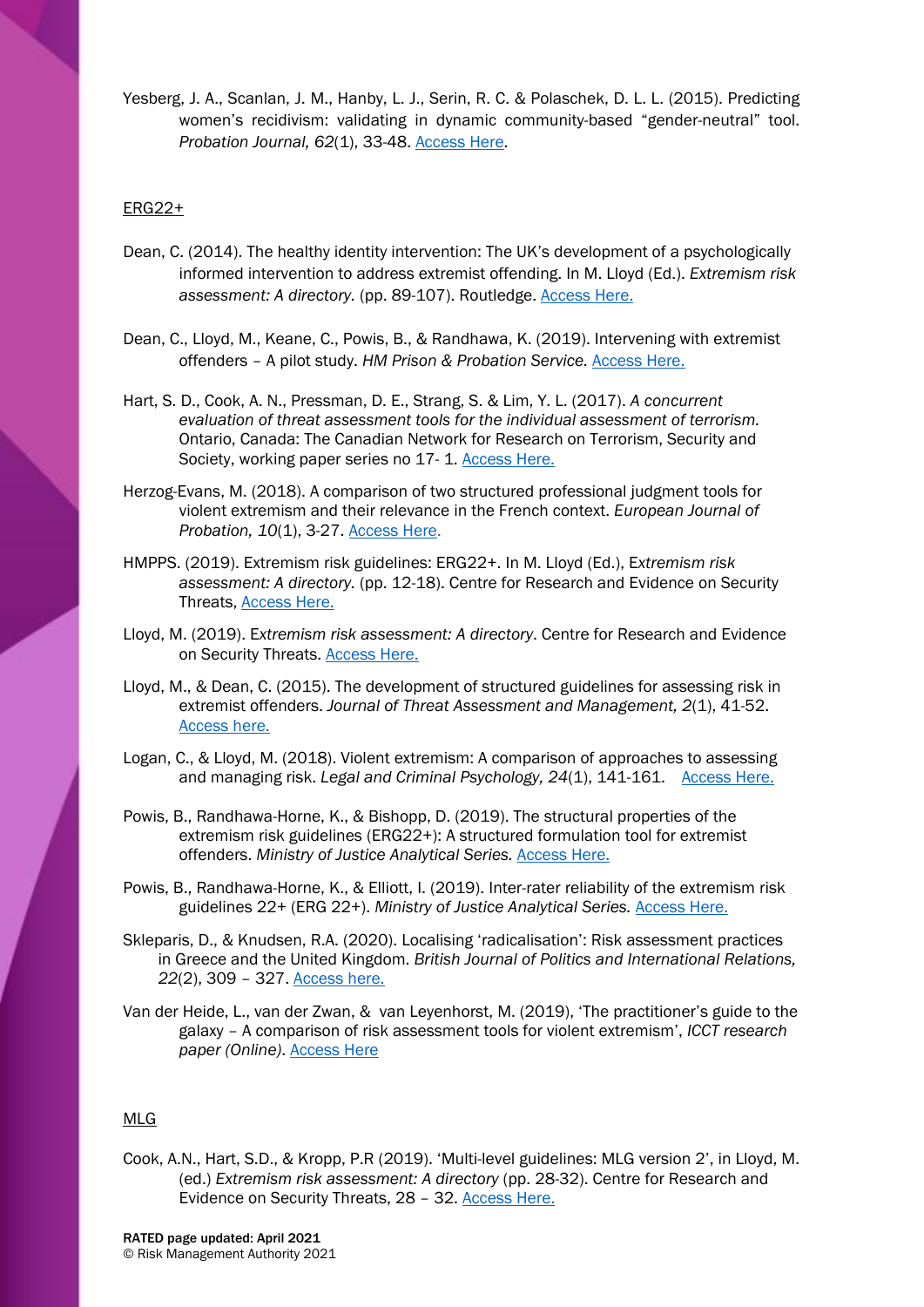- Hart, S. D., Cook, A. N., Pressman, D. E., Strang, S. & Lim, Y. L. (2017). *A concurrent evaluation of threat assessment tools for the individual assessment of terrorism.*  Ontario, Canada: The Canadian Network for Research on Terrorism, Security and Society, working paper series no 17- 1. [Access Here.](https://www.tsas.ca/publications/a-concurrent-evaluation-of-threat-assessment-tools-for-the-individual-assessment-of-terrorism/)
- Lloyd, M. (2019). E*xtremism risk assessment: A directory*. Lancaster, UK: Centre for Research and Evidence on Security Threats. [Access Here.](https://crestresearch.ac.uk/resources/extremism-risk-assessment-directory/)
- Logan, C., & Lloyd, M. (2019). Violent extremism: A comparison of approaches to assessing and managing risk. *Legal and Criminal Psychology, 24*(1), 141-161. <https://doi.org/10.1111/lcrp.12140>
- Cook, A.N. (2014). *Risk Assessment and Management of Group-Based Violence* [PhD dissertation, Simon Fraser University].<https://summit.sfu.ca/item/14289>
- RTI International (2017). *Countering violent extremism - Developing a research roadmap.*  [Access Here.](https://www.dhs.gov/sites/default/files/publications/861_OPSR_TP_CVE-Developing-Research-Roadmap_Oct2017.pdf)

## **SAPROF**

- Abbiati, M., Laix, J., Gasser, J. & Malin, V. (2014). Predicting physically violent misconduct in prison: A comparison of four risk assessment instruments. *Behavioral Science and the Law, 37*(1), 61-77. [Access Here.](https://onlinelibrary.wiley.com/doi/full/10.1002/bsl.2364)
- Abidin, Z., Davoren, M., Naughtor, L., Gibbons, O., Nulty, A. & Kennedy, H. G. (2013). Susceptibility (risk and protective) factors for in-patient violence and self-harm: Prospective study of structured professional judgment instruments: START and SAPROF, DUNDRUM-3 and DUNDRUM-4 in forensic mental health services. *BMC Psychiatry, 13*, 197-214. [Access Here.](https://www.ncbi.nlm.nih.gov/pmc/articles/PMC3727954/)
- Coid, J. W., Kallis, C., Doyle, M., Shaw, J. & Ullrich, S. (2015). Identifying causal risk factors for violence among discharged patients. *PLOS One, 10*(11), e0142493. [Access Here.](https://www.ncbi.nlm.nih.gov/pmc/articles/PMC4640710/)
- de Vogel, V., de Vries Robbe, M., de Ruiter, C. & Bauman, Y. H. A. (2011). Assessing protective factors in forensic psychiatric practice: Introducing the SAPROF.' *International Journal of Forensic Mental Health, 10*(3), 171-177. [Access Here.](https://www.tandfonline.com/doi/abs/10.1080/14999013.2011.600230)
- de Vogel, V., de Ruiter, C., de Bouman, Y. & de Vries Robbé, M. (2009). *SAPROF. Guidelines for the assessment of protective factors for violence risk* [English version of the Dutch original]*. English Version.* Utrecht, The Netherlands: Forum Educatief. [Not accessible]
- de Vries Robbé, M. & de Vogel, V. (2012). *SAPROF 2nd edition Manual: updated Research chapter*. Utrecht: Van der Hoeven Kliniek. [Access Here.](https://www.slideshare.net/mikedvr/research-chapter-saprof-2nd-edition-de-vries-robb-de-vogel-2012)
- de Vries Robbé, M., de Vogel, V. & de Spa, E. (2011). Protective factors for violence risk in forensic psychiatric patients: A retrospective validation study of the SAPROF.' *International Journal of Forensic Mental Health, 10*(3): 178–18[6. Access Here.](https://www.tandfonline.com/doi/abs/10.1080/14999013.2011.600232)
- de Vries Robbé, M., de Vogel, V. & Douglas, K. S. (2013). Risk factors and protective factors: a two-sided dynamic approach to violence risk assessment. *The Journal of Forensic Psychiatry and Psychology, 24*(4), 440-257. [Access Here.](https://journals.sagepub.com/doi/abs/10.1177/0306624X16664379)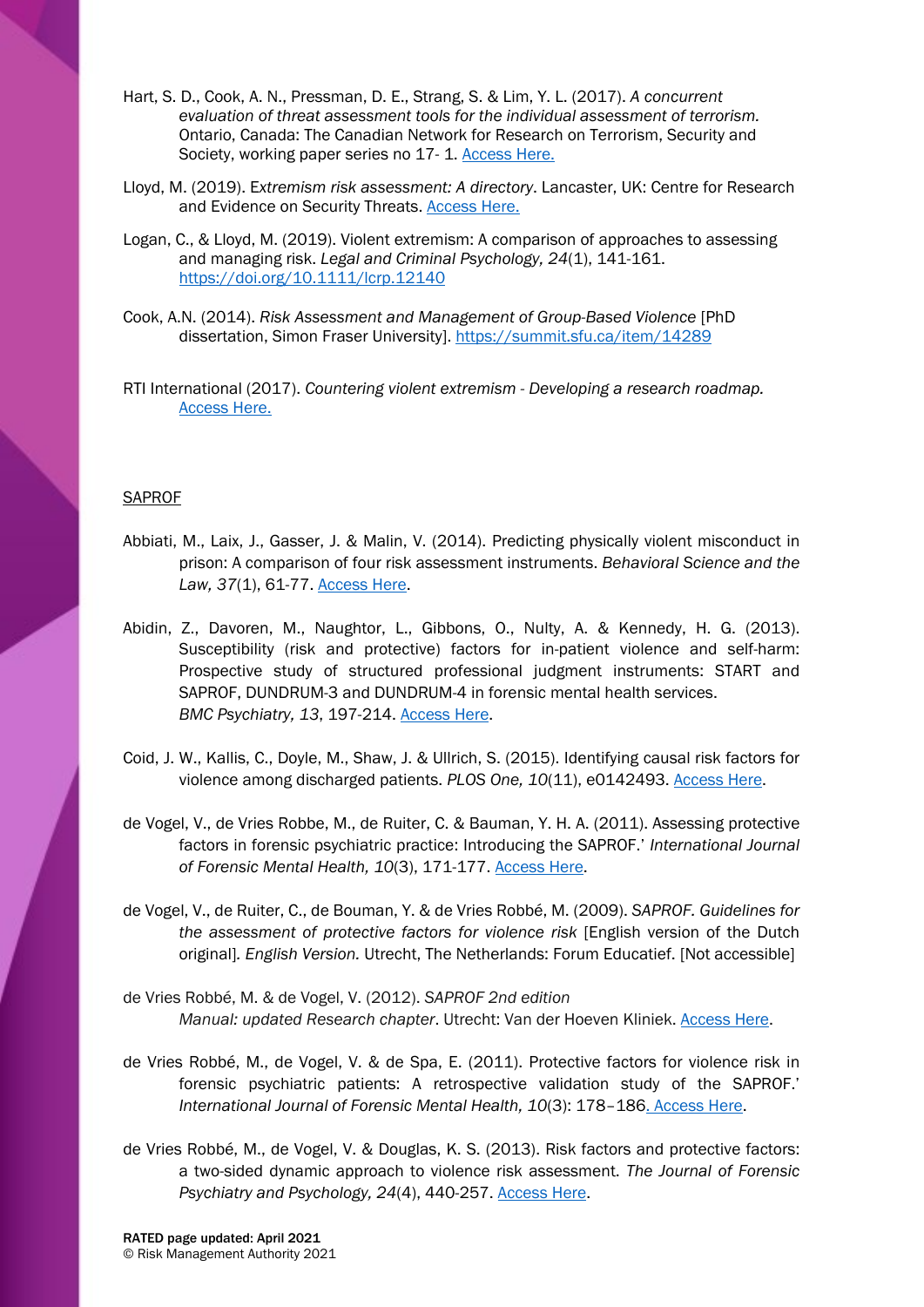- de Vries Robbé, M., de Vogel, V., Koster, K. & Bogaerts, S. (2015). Assessing protective factors for sexually violent offending with the SAPROF.' *Sexual Abuse: A Journal of Research and Treatment, 27*(1), 51-70. [Access Here.](https://journals.sagepub.com/doi/full/10.1177/1079063214550168?url_ver=Z39.88-2003&rfr_id=ori%3Arid%3Acrossref.org&rfr_dat=cr_pub%3Dpubmed)
- de Vries Robbe, M. & Willis, G. M. (2017). Assessment of protective factors in clinical practice.' *Aggression and Violent Behaviour, 32,* 55-63. [Access Here.](http://psycnet.apa.org/record/2017-00375-009)
- Kashiwagi, H., Kikuchi, A., Koyama, M., Saito, D. & Hirabayashi, N. (2018). Strength-based assessment for future violence risk: A retrospective validation study of the Structured Assessment of Protective Factors for Violence Risk (SAPROF) Japanese version in forensic psychiatric inpatients. *Annals of General Psychiatry, 17*(5). [Access Here.](https://www.ncbi.nlm.nih.gov/pmc/articles/PMC5791203/)
- Yoon, D., Spehr, A. & Briken, P. (2011). Structured assessment of protective factors: a German pilot study in sex offenders. *The Journal of Forensic Psychiatry & Psychology, 22*(6), 834-844. [Access Here.](https://www.tandfonline.com/doi/abs/10.1080/14789949.2011.617831)
- Yoon, D., Turner, D., Klein, V., Rettenberger, M., Eher, R. & Briken, P. (2016). Factors predicting desistance from reoffending: A validation study of the SAPROF in sexual offenders. *International Journal of Offender Therapy and Comparative Criminology, 62*(3), 697-716. [Access Here.](https://journals.sagepub.com/doi/abs/10.1177/0306624X16664379)

## VERA-2R

- Beardsley, N. L., & Beech, A. R. (2013). Applying the violent extremist risk assessment (VERA) to a sample of terrorist case studies. *Journal of Aggression, Conflict, and Peace Research, 5*(10), 4-15. [Access Here.](https://doi.org/10.1108/17596591311290713)
- Gilpérez-López, I., Torregrosa, J., Barhamgi, M., & Camacho, D. (2017). An initial study on radicalisation risk factors: Towards an assessment software tool. *28th International Workshop on Database and Expert Systems Applications.* [Access Here.](https://www.researchgate.net/deref/http%3A%2F%2Fdx.doi.org%2F10.1109%2FDEXA.2017.19)
- Hart, S. D., Cook, A. N., Pressman, D. E., Strang, S. & Lim, Y. L. (2017). *A concurrent evaluation of threat assessment tools for the individual assessment of terrorism.*  Ontario, Canada: The Canadian Network for Research on Terrorism, Security and Society, working paper series no 17-1. [Access Here.](https://www.tsas.ca/publications/a-concurrent-evaluation-of-threat-assessment-tools-for-the-individual-assessment-of-terrorism/)
- Herzog-Evans, M. (2018). A comparison of two structured professional judgment tools for violent extremism and their relevance in the French context. *European Journal of Probation, 10*(1), pp. 3-27. [Access Here.](https://doi.org/10.1177%2F2066220317749140)
- Lloyd, M. (2019). *Extremism risk assessment: A directory*. Lancaster, UK: Centre for Research and Evidence on Security Threats. [Access Here.](https://crestresearch.ac.uk/resources/extremism-risk-assessment-directory/)
- Pressman, D. E. (2009). *Risk assessment decisions for violent political extremism*. Ottawa, Canada: Public Safety Canada, Government of Canada. [Access Here.](https://www.publicsafety.gc.ca/cnt/rsrcs/pblctns/2009-02-rdv/index-en.aspx)
- Pressman, D.E. (2016). 'The complex dynamic causality of violent extremism: Applications of the VERA-2 risk assessment method to CVE initiatives', in Masys, A. (ed.) *Disaster forensics. Advanced sciences and technologies for security applications.* Springer, Cham, 249-269. [Access Here.](https://doi.org/10.1007/978-3-319-41849-0_10)